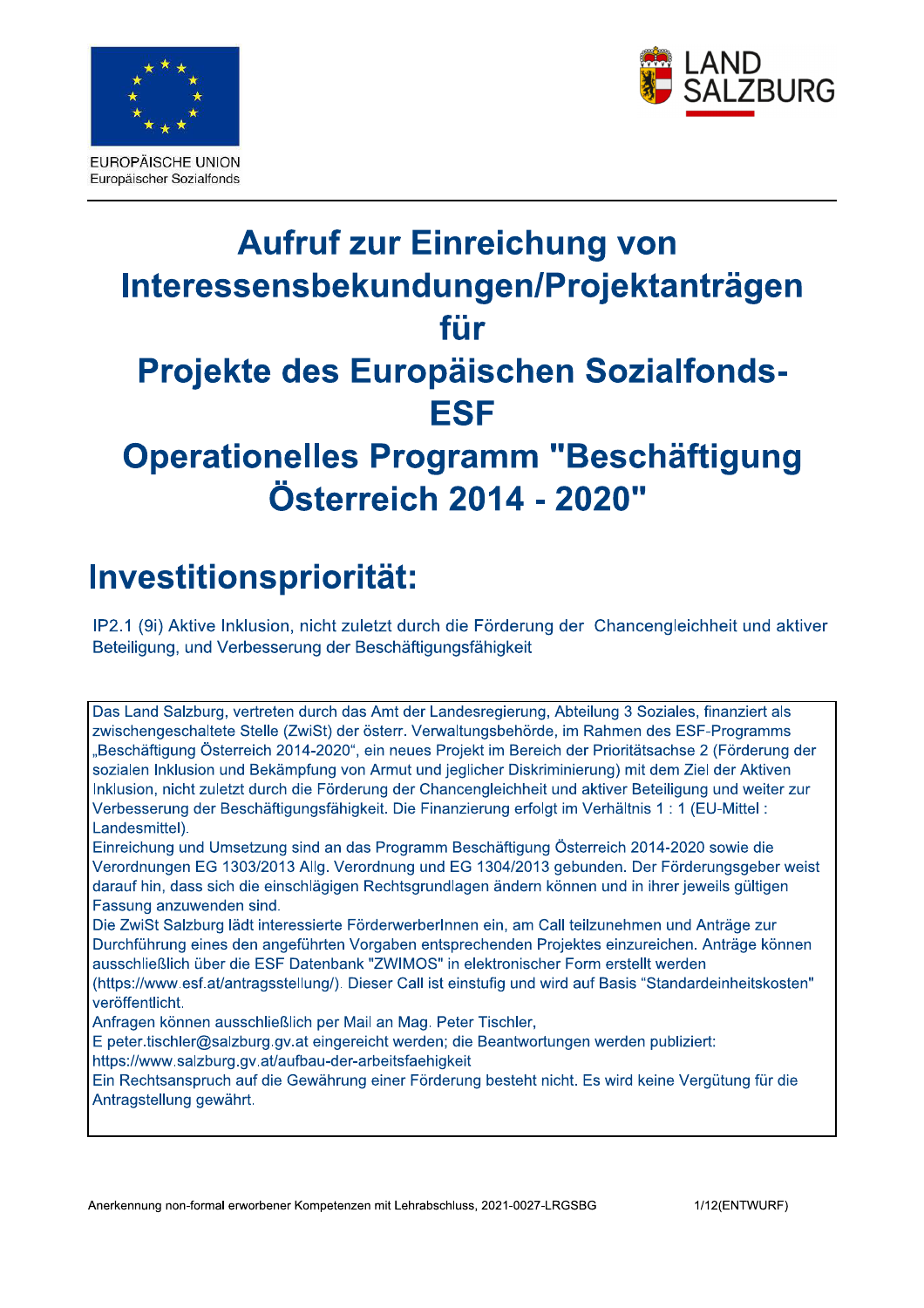



### **CCI-Nr.: 2014AT05SFOP001**  $\overline{1}$

# 2 ZWIST Code: LRGSBG

**ZWIST: Amt der Salzburger Landesregierung** 

### $\overline{3}$ Name des Calls:

Anerkennung non-formal erworbener Kompetenzen mit Lehrabschluss

### $\blacktriangle$ Nr. des Calls:

| 2021-0027-LRGSBG                                       |                                |                         |
|--------------------------------------------------------|--------------------------------|-------------------------|
| <b>Art des Calls</b><br>$5^{\circ}$<br>1-stufig $\vee$ | 2-stufig                       | offen                   |
| 6<br><b>Projekttypus</b><br>Einzelprojekt $\vee$       | Einzel- und<br>Netzwerkprojekt | Netzwerkprojekte $\Box$ |

### $\overline{7}$ **ESF-Rechtsgrundlage**

V **ESF-Sonderrichtlinie** 

# Links zu o.g. Rechtsgrundlagen / ergänzenden Unterlagen:

ESF-für Salzburg (Priorität 2), inkl. Fragen/Antworten zum Call: https://www.salzburg.gv.at/aufbau-der-arbeitsfaehigkeit ESF Österreich: http://www.esf.at Rechtsgrundlagen (EU und national), Leitfäden und Publikationen: http://www.esf.at/mediathek/ Antragstellung über Zwimos Datenbank: https://www.esf.at/foerderprogramm/antragsstellung jh180718EuVerordnung1046zuAnteiligePersonalkosten.pdf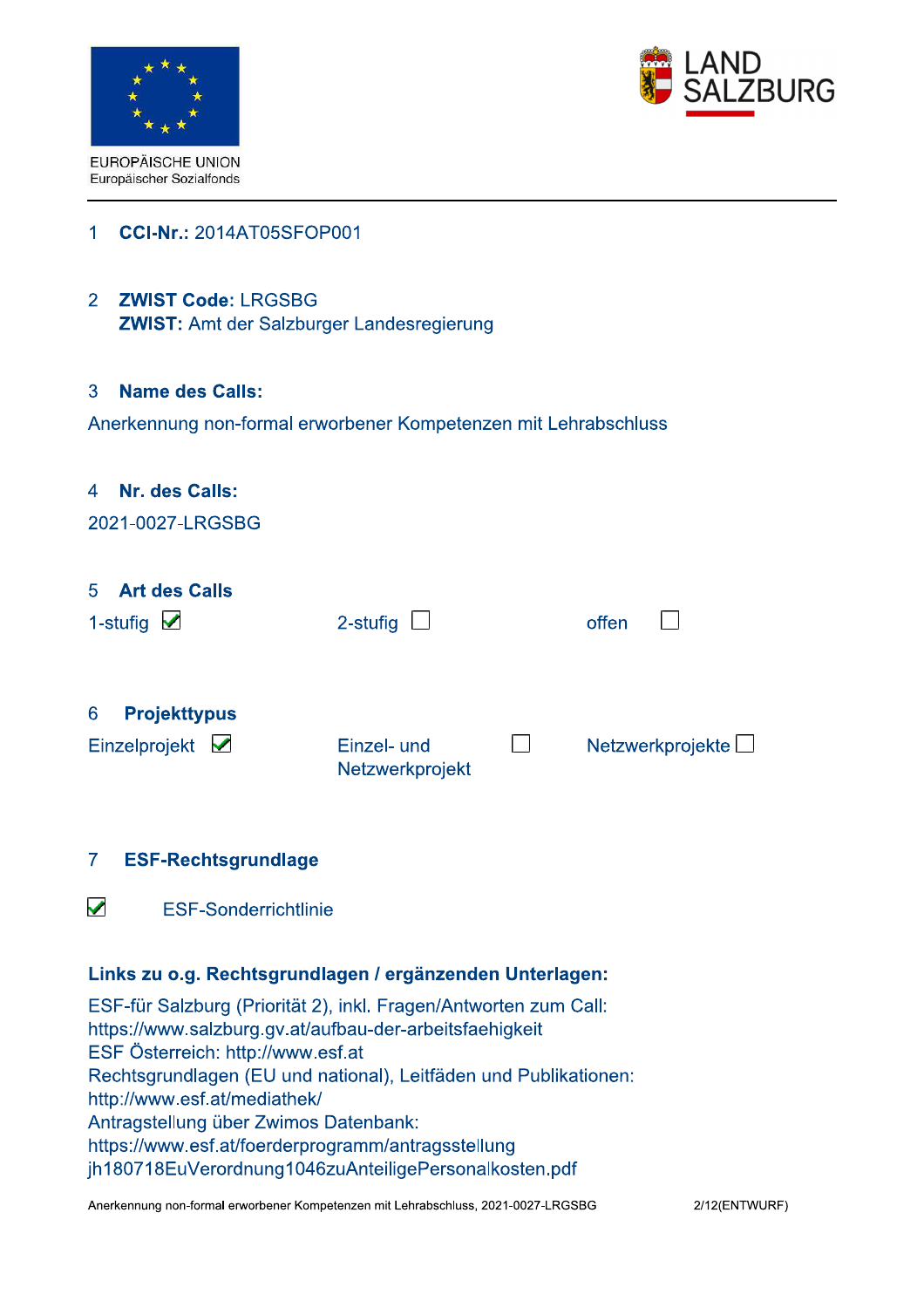



i131217EsfVerordnung1304fuer2014plus.pdf h181219DVzuArt14u1SEC.pdf g210526ErgebPruefBeihilfenrechtProj03BanerkennNonformKompV2kurzSigniert.pdf f200429ANHANGzuMailVonVBzuLeitfadEelektronSignaturESFV2.pdf eFoerderungsvertragSEKerweitTNkostenStand050619.docx dFLC-Handbuch-Standardeinheitskosten-Personal Projektkosten V2.pdf cAnhang-7-Kostensaetze-nach-Gueltigkeitszeitraum.pdf bZuschussfaehige-Kosten-ESF-2014-2020-Version-3.0 clean.pdf 210609CalltextLangfassungV5.pdf aSonderrichtlinie ESF 2014-2020 Version 3.0 clean-1.pdf

### 8 Zusammenhang mit dem Operationellen Programm

### Investitionspriorität

IP2.1 (9i) Aktive Inklusion, nicht zuletzt durch die Förderung der Chancengleichheit und aktiver Beteiligung, und Verbesserung der Beschäftigungsfähigkeit

### **Spezifisches Ziel**

SZ07 Mit den geplanten Maßnahmen zur Prävention von Working Poor soll ein Beitrag zur Förderung der Inklusion und Verbesserung der Beschäftigungsfähigkeit von armutsgefährdeten Erwerbstätigen geleistet werden.

### **Maßnahme/n**

M 2.1.3. Maßnahmen zur Prävention von Working Poor: Information, Sensibilisierung und Unterstützung formal gering qualifizierter Erwerbstätiger bei berufsbezogener Weiterbildung

# **Geplante Zielgruppe/n**

• Gering qualifizierte Beschäftigte

### Nachweis der Förderfähigkeit

Die Erfüllung eines dieser Kriterien gilt als Nachweis der Förderfähigkeit:

+ Es liegt kein Lehrabschluss oder sonstiger formaler Berufsabschluss vor.

+ Es liegt ein im Ausland erworbener Berufsabschluss vor, der in Österreich nicht anerkannt oder nicht verwertbar ist.

+ Es liegt ein in Österreich erworbener Lehrabschluss oder sonstiger formaler Berufsabschluss vor, der jedoch seit mindestens 5 Jahren nicht mehr ausgeübt wurde.

Als Nachweise der Zielgruppenzugehörigkeit und Förderfähigkeit werden gefordert: + Dokumentation des Qualifizierungs- und Berufsverlaufes mit Arbeitszeugnissen und Abschlussdokumenten

+ Nachweis über Arbeitgeber oder Arbeitsplatz im Bundesland Salzburg oder Wohnsitznachweis im Bundesland Salzburg (bzw. analog in begründeten Ausnahmefällen/andere BL)

Anerkennung non-formal erworbener Kompetenzen mit Lehrabschluss, 2021-0027-LRGSBG

3/12(ENTWURF)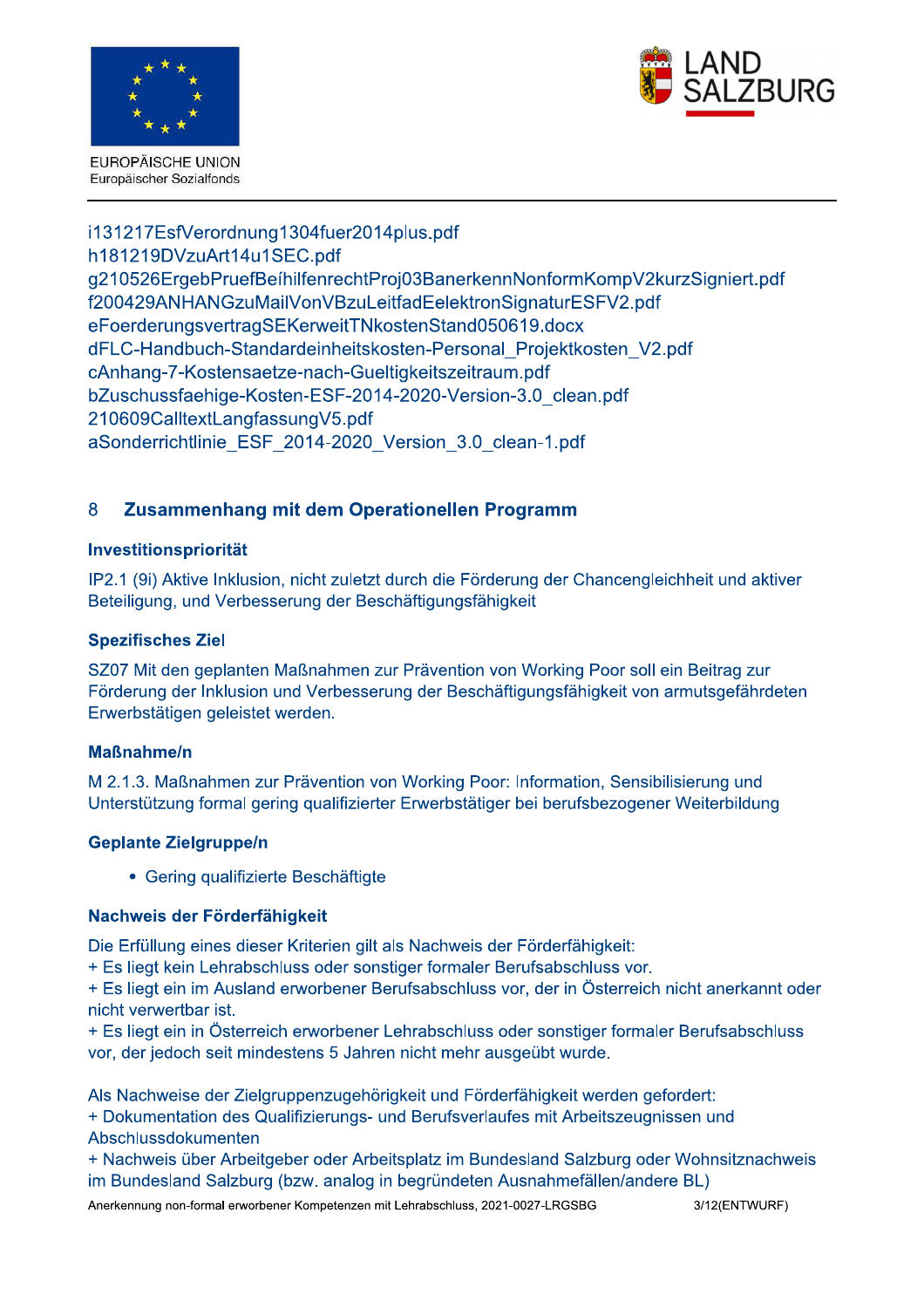

Europäischer Sozialfonds



### + Nachweis über Zugehörigkeit zur Zielgruppe der Working Poor

### **Geplante Instrumente**

- Förderung berufsbezogener Qualifizierungsmaßnahmen
- Angebote zur Kompetenzfeststellung bei Beschäftigten
- Bildungsplanung für geringgualifizierte und bildungsbenachteiligte Beschäftigte
- Innovative Beratungs- und Sensibilisierungsangebote für geringqualifizierte und bildungsbenachteiligte Beschäftigte

### Beitrag zu den Indikatoren aus dem Operationellen Programm "Beschäftigung Österreich 2014-2020"

| <b>Code</b> | <b>Indikator</b>        | <b>Einheit</b> | <b>Beitrag des</b><br><b>Calls</b> |
|-------------|-------------------------|----------------|------------------------------------|
| $P-PO04B$   | Erwerbstätige - geplant | Personen       | 40                                 |

### 9 **Inhaltliche Angaben zum Call**

### 9.1 Beschreibung des Callinhalts

Ziel des Landes ist, Menschen mit Pflichtschulausbildung den Weg zur Fachkraft zu ermöglichen. Um der Abwärtsspirale (Berufseinstieg ohne Berufsausbildung - niedriges Einkommen / begrenzte Aufstiegsmöglichkeiten - höheres Arbeitslosigkeits-/Armutsrisiko) entgegenzuwirken, soll mit Callaegenständl. Vorhaben auf eine formale Höherqualifizierung hingearbeitet werden.

Das Berufsausbildungsgesetz (BAG) umfasst seit 1.1.12 auch

Anrechnungs-/Anerkennungsmöglichkeiten für die Lehrausbildung und sieht einen spez. Prüfungsmodus vor: Gemäß § 23, Abs 11, BAG kann die Lehrabschluss-Prüfung in zwei Teilen abgelegt werden, sofern der Landes-Berufsausbildungsbeirat ein Projekt als geeignet befindet. Daher ist es möglich, die vorhandenen Qualifikationen im 1. Teil anzuerkennen und - nach einer gezielten Qualifizierung hinsichtlich der fehlenden Kenntnisse - im 2. Teil den Lehrabschluss zu

erlangen. Um diese neuen Möglichkeiten für die Lehrausbildung für Sb Beschäftigte nützen zu können, haben das Land und die Kammer für Arbeiter und Angestellte von 1.7.2012 bis 30.6.2014 das Pilotprojekt "Du kannst was!" als "Best-Practice-Modell" umgesetzt und gemeinsam finanziert. In Orientierung an den positiven Ergebnissen wird das Projekt von 1.9.2016 bis 31.8.2021 mit einer Finanzierung aus EU- und Landesmitteln (Verhältnis 1: 1) fortgeführt.

Um diese Möglichkeit zum Nachholen des Lehrabschlusses weiterhin anbieten zu können, soll das Vorhaben aus Restmittel der ESF-Umsetzung der Förderperiode 2014 – 2020 fortgeführt werden. Aufbauend auf den Ergebnissen dieses erfolgreichen Projektes und in Orientierung an dessen Ausgestaltung soll daher mit diesem Call die im ESF-Programm in der Prioritätsachse 2 ("Armutsbekämpfung") eingeräumte Möglichkeit für eine "Maßnahme zu Prävention von Working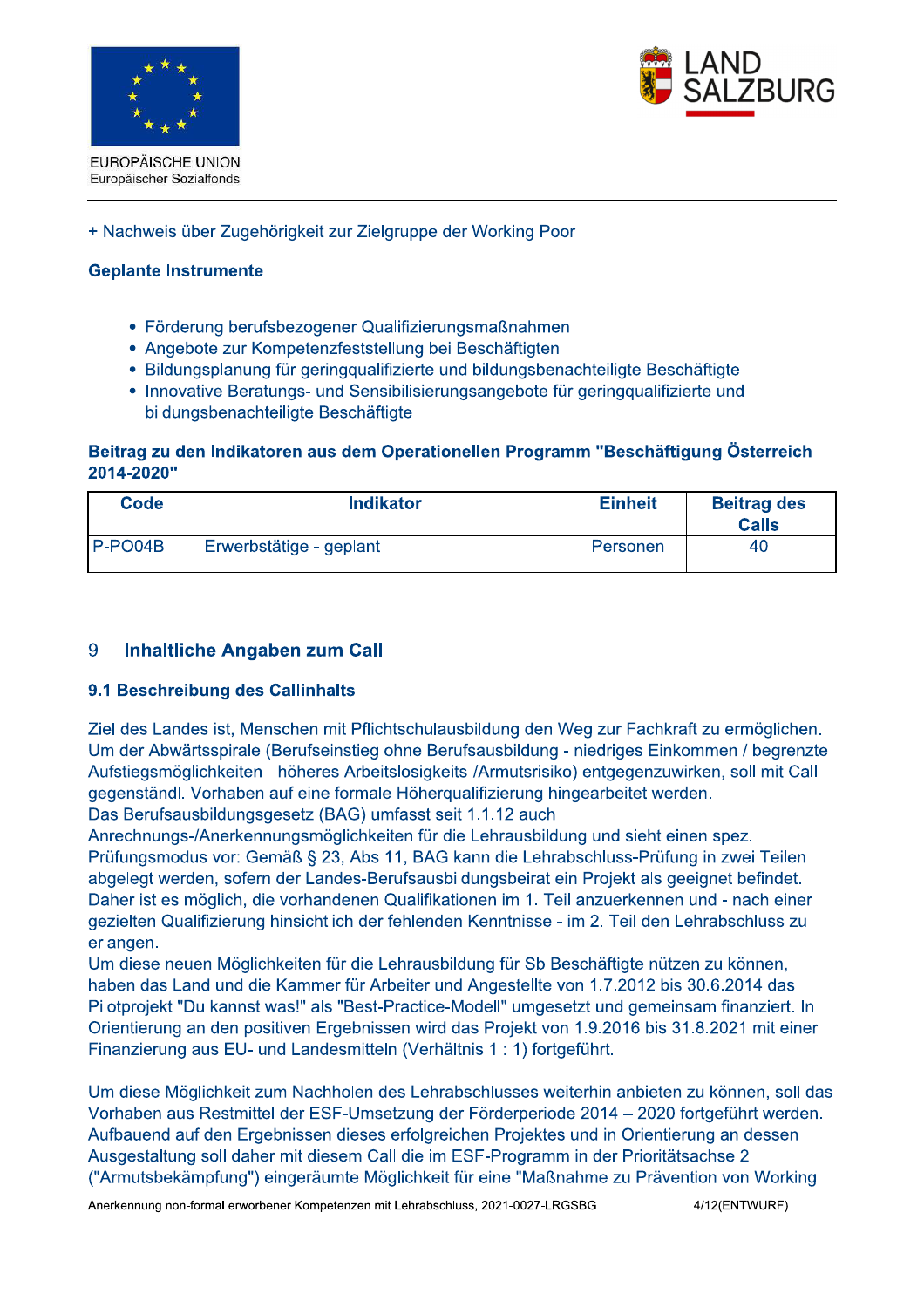

EUROPÄISCHE UNION Europäischer Sozialfonds



Poor" (2.A.6.1.3) zur Information, Sensibilisierung und Unterstützung formal gering qualifizierter Erwerbstätiger bei berufsbezogener Weiterbildung realisiert werden.

Das Vorhaben ist mit insg. bis zu EUR 104.000 ab Projektstart bis 31.08.22 umzusetzen. Auf begründetes Vorbringen kann das Projektbudget um bis zu EUR 96.000 aufgestockt und/oder bis 31.12.22 bzw. 31.3.2023 verlängert werden, soweit ESF Restmittel zur Verfügung stehen bzw. ZwiSt und VB zustimmen.

Hinweis auf Art. 68a Abs. 5 der Verordnung 2018/1046 des Europ. Parlaments und des Rates v  $18.7.18:$ 

Personalkosten für Personen, die teilzeitig für das Vorhaben abgeordnet sind, können als fester %-satz der Bruttopersonalkosten berechnet werden, der einem festen %-satz der für das Vorhaben aufgewendeten Arbeitszeit pro Monat entspricht; die Einführung eines gesonderten Arbeitszeiterfassungssystems ist nicht erforderlich. Der Arbeitgeber stellt für Mitarbeiter ein Dokument aus, in dem der feste Prozentsatz angegeben ist. Nicht förderbar sind EPU bzw. Personen, die ihre Tätigkeit selbständig ausüben

### 9.2 Ziele, die erreicht werden sollen

| <b>Zielbeschreibung</b>                                           | Wert |  |
|-------------------------------------------------------------------|------|--|
| + Ziel: Anerkennung non-formal erworbener Kompetenzen mit         | 40   |  |
| Lehrabschluss + Mindestzielgröße pro Projektjahr: 40 Personen in  |      |  |
| der Erstberatung, davon 20 mit regulärem Ergebnis (Lehrabschluss) |      |  |
| + mindestens 1/3 sind Frauen (Lehrabschluss)                      |      |  |

# 9.3 Ort(e) der Leistungserbringung (Schule: Umsetzungsgebiet)

### **Land Salzburg**

### 9.4 Bereichsübergreifende Grundsätze

Der Antragsteller / Die Antragstellerin hat Folgendes zu beschreiben:

- Beitrag zur Förderung der Gleichstellung von Frauen und Männern
- Beitrag zur Förderung der Chancengleichheit und Nichtdiskriminierung
- Beitrag zur Sicherstellung der Barrierefreiheit für Menschen mit Behinderung (Erläuterungstext: OP Kap. 11.2 sowie http://www.sozialministerium.at/site/Service/Barrierefreiheit/Oesterreich barrierefrei/)

An dieser Stelle wird auf die vertraglichen Verpflichtungen laut Musterfördervertrag inkl. Anhänge hingewiesen.

# 10 Call-Budget

| Call-Budget | $ 200.000,00 \in$ |
|-------------|-------------------|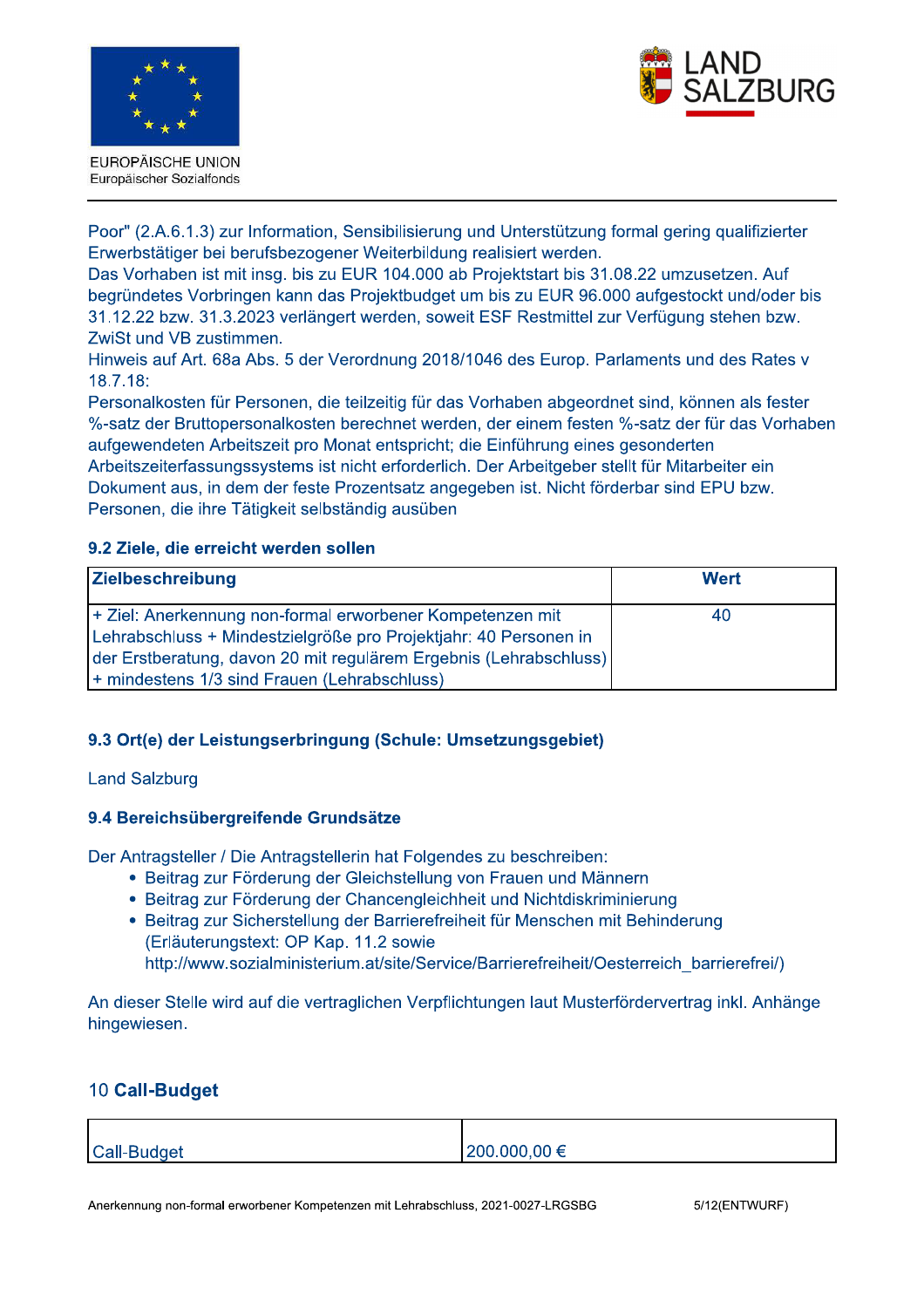



Oben genanntes Call-Budget gibt an, welches Budgetvolumen mit diesem Call gebunden werden.

### 10.1 Abrechnungsstandard

| <b>Art der SEK:</b>                    |
|----------------------------------------|
| 3300 Projektkosten Projektleiter       |
| 3301 Projektkosten Schlüsselkräfte     |
| 3302 Projektkosten Verwaltungspersonal |
|                                        |

### 11 Auswahl der Vorhaben

### 11.1 Übereinstimmung des Vorhabens mit den Vorgaben des Calls

### 11.1.1 Zusammenhang mit dem Operationellen Programm

### Antrag:

- Entspricht das Vorhaben der für den Call gewählten Investitionspriorität?
- Entspricht das Vorhaben der/den für den Call ausgewählten Maßnahme/n?
- Richtet sich das Vorhaben an die im Call vorgegebene/n Zielgruppe/n?
- Verwendet das Vorhaben die im Call vorgegebenen Instrumente?
- Trägt das Vorhaben zu den im Call vorgegebenen Indikatoren bei?

### 11.1.2 Übereinstimmung mit den inhaltlichen Angaben zum Call

### Antrag:

• Entspricht das Projekt den Vorgaben laut Punkt 9.1 & 9.2 (Call-Inhalt und Ziele, die erreicht werden sollen)

Anerkennung non-formal erworbener Kompetenzen mit Lehrabschluss, 2021-0027-LRGSBG

6/12(ENTWURF)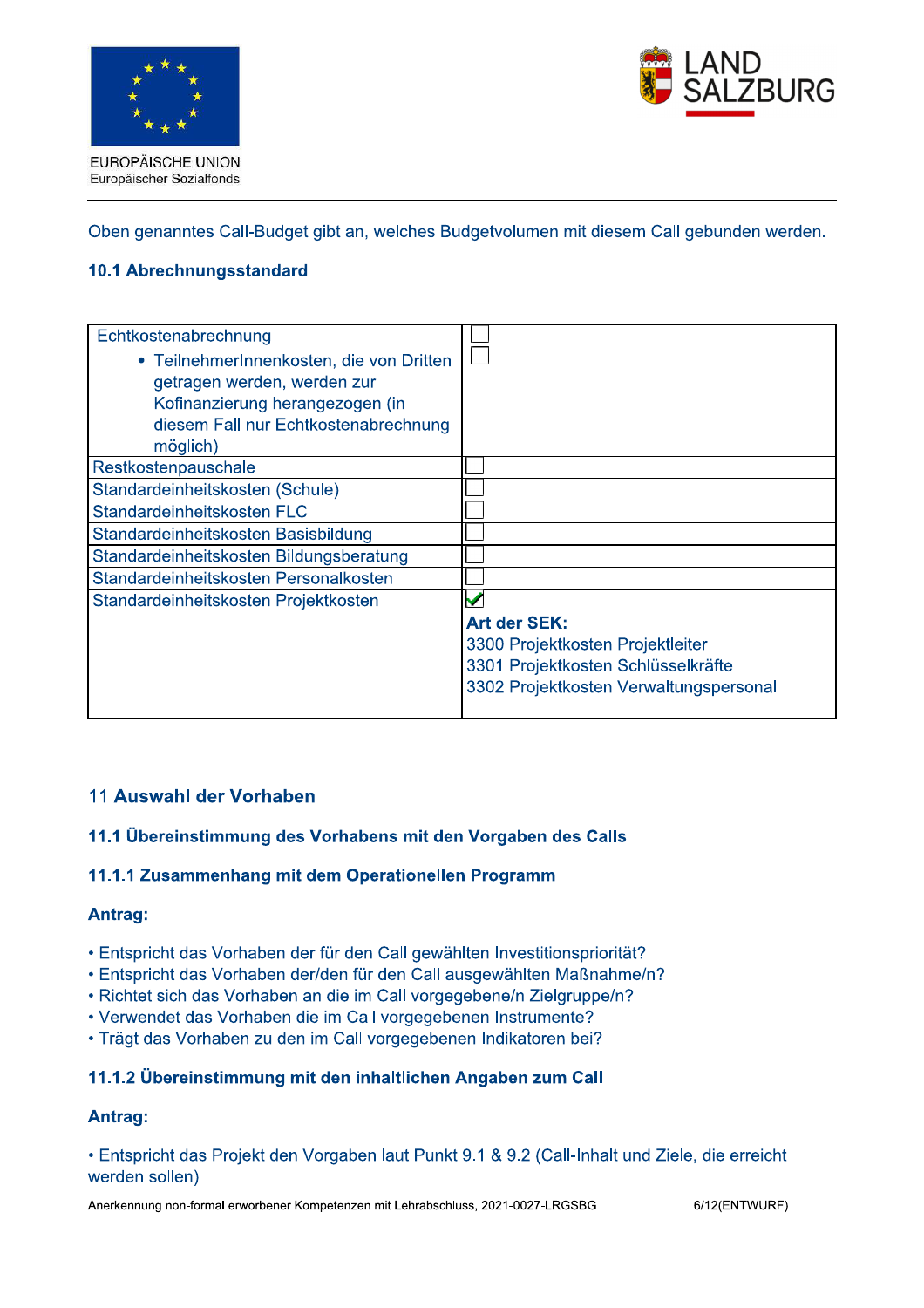





• Stimmt der Ort / Stimmen die Orte der Leistungserbringung mit den im Call gemachten Vorgaben überein?

• Ist eine Beschreibung der bereichsübergreifenden Grundsätze laut Call-Unterlage vorhanden?

• Entspricht das Planbudget der maximalen Summe der Förderung pro Vorhaben?

### 11.1.3 Allfällige weitere Vorgaben

### Antrag:

Es liegen keine Daten vor.

### 11.2 Nachweis der administrativen, finanziellen und operationellen Leistungsfähigkeit und Projektfinanzierung

Die administrative, finanzielle und operationelle Leistungsfähigkeit ist durch folgende Dokumente nachzuweisen. Die jeweils auf den Projektträger zutreffenden Unterlagen sind jedenfalls einzureichen

| 11.2.1 Nachweise:                                                     | Antrag |
|-----------------------------------------------------------------------|--------|
| Vereinsregisterauszug oder Firmenbuchauszug                           |        |
| Satzung, Vereinsstatuten,                                             |        |
| Gewerbeschein bei Unternehmen                                         |        |
| Nachweis der Zeichnungsberechtigung beim Projektträger                |        |
| letzter verfügbarer Jahresabschluss                                   |        |
| Saldenauswertung (wenn Jahresabschluss noch nicht vorliegt)           |        |
| Bestätigung des Wirtschaftsprüfers/Jahresabschlussbericht mit         |        |
| Bestätigungsvermerk dass kein Reorganisationsbedarf gem. URG besteht  |        |
| (außer bei Einnahmen-Ausgaben-Rechnung; hier genügen der Kontoauszug  |        |
| des Sozialversicherungsträgers sowie die Rückstandsbescheinigung des  |        |
| Finanzamts)                                                           |        |
| Referenzprojekte, die die Erfahrungen des/der Förderungswerber/in mit |        |
| der/den Zielgruppe(n) belegen                                         |        |
| Kontoauszug des Sozialversicherungsträgers                            |        |
| Rückstandsbescheinigung des Finanzamtes                               |        |
| ProjektmitarbeiterInnen und Qualifikation                             |        |

# 11.2.2 Projektfinanzierung

Ein detaillierter Finanzplan ist jedenfalls beizubringen.

### Antrag:

| Beschreibung                                                            |
|-------------------------------------------------------------------------|
| Wurde die Ausfinanzierung des Projekts glaubwürdig dargestellt (Tabelle |
| <b>Finanzierungen)?</b>                                                 |
| Liegt ein detaillierter Finanzplan vor?                                 |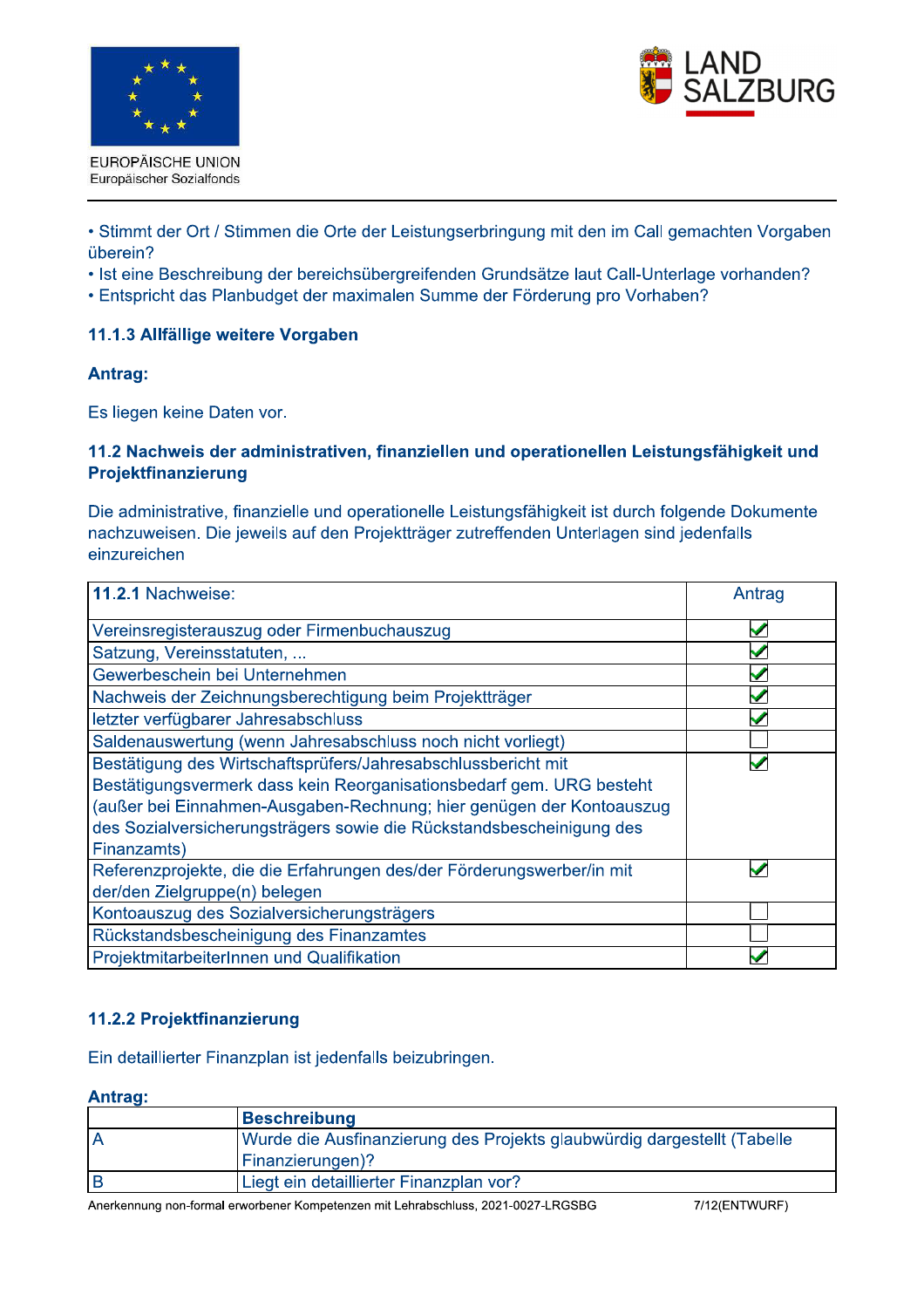



### 11.2.3 Angaben zu gualitativen Kriterien

### **Antrag:**

• Wurden Angaben zu allen geforderten qualitativen Kriterien gemacht?

### 11.3.1 Qualitative Kriterien zur Auswahl von Maßnahmen/Projekten laut Operationellem **Programm**

Im Operationellen Programm "Beschäftigung Österreich 2014-2020" und den genehmigten "spezifischen Auswahlkriterien" sind zur Investitionspriorität folgende Leitgrundsätze und zur Maßnahme folgende Kriterien zur Auswahl von Maßnahmen/Projekten festgelegt:

### Leitgrundsätze

Die Vorhaben in der Prioritätsachse 2 müssen an der Zielsetzung der Armutsprävention und Armutsbekämpfung ausgerichtet sein. Bei der Beschreibung der Vorhaben müssen die ZWIST darlegen, dass es sich bei den Begünstigten um Personengruppen handelt, die von Armut bedroht sind oder die bereits von Armut betroffen sind. Bei innovativen Beschäftigungsmaßnahmen für die genannten Zielgruppen haben die ZWIST dafür Sorge zu tragen, dass keine zeitlich unbefristete Förderung von Arbeitskräften aus Mitteln des ESF erfolgt. Zudem muss dargelegt werden, wie die jeweiligen Maßnahmen den Grundsatz von Gender Mainstreaming in die Planung und Umsetzung integrieren und welche Gleichstellungsziele verfolgt werden. Ein wesentliches Kriterium ist zudem, dass innovative Projekte im Hinblick auf einen gesamten Innovationszyklus (Projektentwicklung, Projektumsetzung, Überprüfung und Reflexion, Adaptierung des Projektkonzepts) konzipiert werden. Bereits beim Design der Maßnahmen sind die Anforderungen des Monitorings von geförderten Aktivitäten und einbezogenen Zielgruppen sowie einer stringenten Evaluierung zu berücksichtigen. Sofern es sinnvoll und zielführend ist, sollen bei Aus- und Weiterbildungsmaßnahmen auch innovationsorientierte Bereiche wie etwa Green Jobs Berücksichtigung finden. Weiters besteht die Möglichkeit bei Bildungsmaßnahmen "Energiesparen" oder "Energieberatungen" in das Curriculum zu integrieren. Damit soll ein Beitrag zur Unterstützung der Klimaziele und CO2 - Reduktion geleistet werden.

### **Auswahlkriterien**

Sowohl die Auswahlkriterien als auch die aus den Leitgrundsätzen abgeleiteten qualitativen Kriterien sind der Bewertung und damit der Auswahl der Projekte zugrunde zu legen. In der folgenden Tabelle werden diese Kriterien aus Sicht der Zwischengeschalteten Stelle beschrieben und mit Gewichtungspunkten versehen, um bei der Bewertung der Interessensbekundungen / Anträge größtmögliche Transparenz zu gewährleisten:

### **Qualitative Kriterien auf Basis des ESF-OP**

| Antrag                                                                                        |                      |  |
|-----------------------------------------------------------------------------------------------|----------------------|--|
| <b>Beschreibung</b>                                                                           | <b>Maximalpunkte</b> |  |
| Inklusion u Verbesserung der<br>Beschäftigungsfähigkeit v armutsgefährdeten<br>Erwerbstätigen | 25                   |  |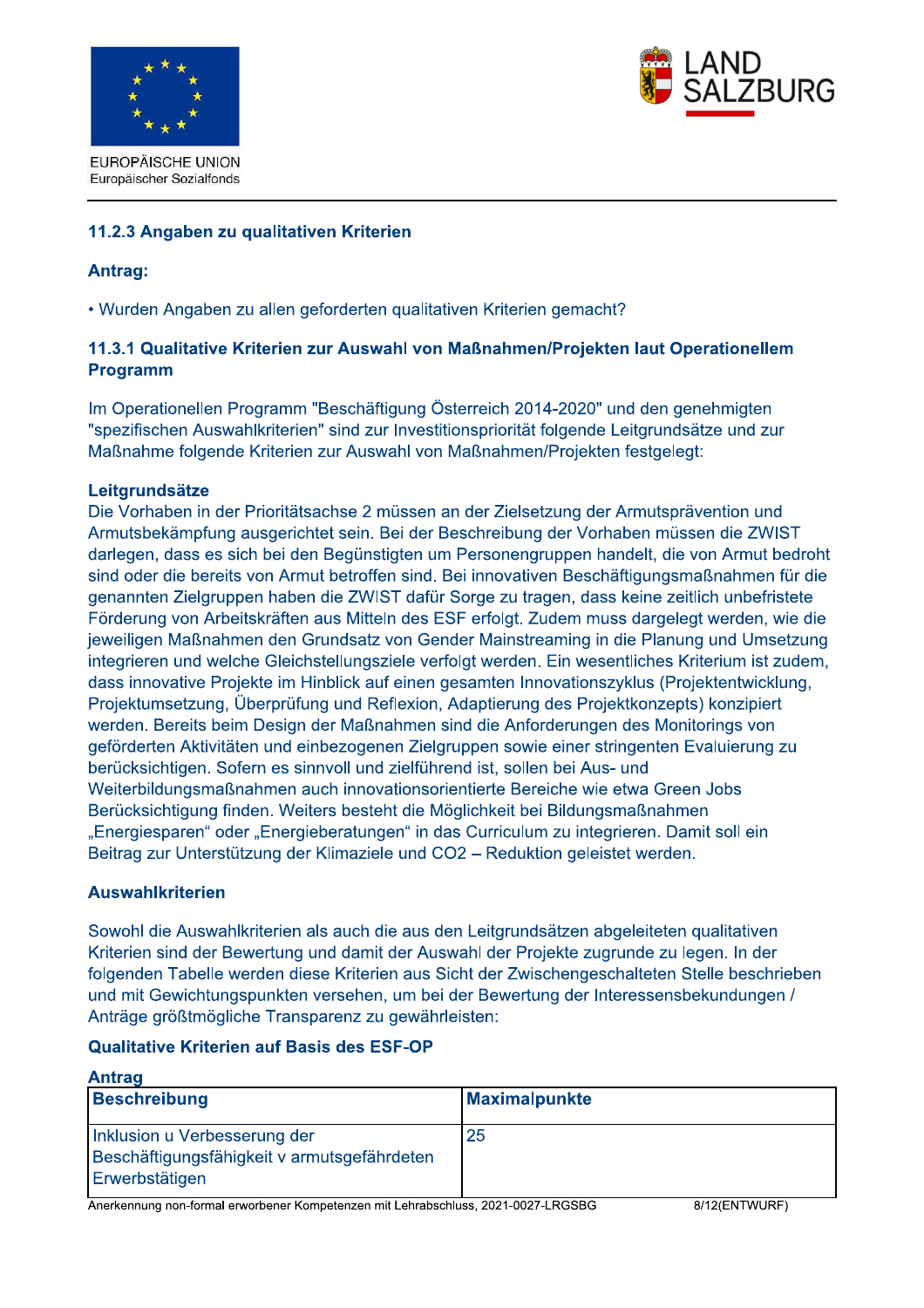



| Verbesserung der Erwerbssituation und<br>Erhöhung der Chancen auf ein exis-<br>tenzsicherndes Einkommen im<br><b>Haushaltskontext</b> | 25                                                                                          |
|---------------------------------------------------------------------------------------------------------------------------------------|---------------------------------------------------------------------------------------------|
| <b>Summe</b>                                                                                                                          | 50                                                                                          |
| 11.3.2 Allfällige zusätzliche qualitative Kriterien                                                                                   | Zusätzliche von der Zwischengeschalteten Stelle definierte Kriterien, die der Bewertung der |
| Anträge zugrunde gelegt werden.                                                                                                       |                                                                                             |
| Zusätzliche qualitative Kriterien<br><b>Antrag</b>                                                                                    |                                                                                             |
| <b>Beschreibung</b>                                                                                                                   | <b>Maximalpunkte</b>                                                                        |

| <b>Summe</b>                                                                                                                                                    | 50                   |
|-----------------------------------------------------------------------------------------------------------------------------------------------------------------|----------------------|
|                                                                                                                                                                 |                      |
| 11.3.2 Allfällige zusätzliche qualitative Kriterien                                                                                                             |                      |
| Zusätzliche von der Zwischengeschalteten Stelle definierte Kriterien, die der Bewertung der<br>Anträge zugrunde gelegt werden.                                  |                      |
| Zusätzliche qualitative Kriterien<br><b>Antrag</b>                                                                                                              |                      |
| <b>Beschreibung</b>                                                                                                                                             | <b>Maximalpunkte</b> |
| Schlüsselkräfte: Fachl Kompetenz, "Einsatz-<br>Flexibilität" u Erfahrung mit Referenzen insb. für<br>"Kompetenzfeststellung gemäß § 23, Abs. 11,<br><b>BAG"</b> | 10                   |
| Vernetzung des Trägers der Maßnahme mit<br>relevanten Bereichen, u.a. Bildung/Wirtschaft                                                                        | 10                   |
| Bieter-Kompetenz und -Erfahrung insb.<br>Kompetenzfeststellung gem § 23, Abs 11, BAG<br>(Referenzen)                                                            | 10                   |
| Einbindung der Wirtschaft                                                                                                                                       | 20                   |
| Zugangs-Konzept: Flexibilität bei der Erreichung<br>der Zielgruppe                                                                                              | 10                   |
| Konzept unter Aspekten "Sensibilisierung,<br>individ Beratung, Vermittlung v Know-How,<br>Bildung, Vernetzung": Fachl Qualität u<br>Flexibilität                | 20                   |
| <b>Summe</b>                                                                                                                                                    | 80                   |

| Konzept unter Aspekten "Sensibilisierung,<br>individ Beratung, Vermittlung v Know-How,<br>Bildung, Vernetzung": Fachl Qualität u<br>Flexibilität | <b>ZU</b>            |
|--------------------------------------------------------------------------------------------------------------------------------------------------|----------------------|
| <b>Summe</b>                                                                                                                                     | 80                   |
|                                                                                                                                                  |                      |
| 11.3.3 Finanzielle Kriterien zur Auswahl von Maßnahmen/Projekten<br><b>Antrag</b><br><b>Beschreibung</b>                                         | <b>Maximalpunkte</b> |
|                                                                                                                                                  |                      |
| Wie ist die Höhe der Projektkosten in                                                                                                            | 10                   |
| Relation zum umzusetzenden Vorhaben                                                                                                              |                      |
| einzuschätzen?                                                                                                                                   |                      |

Anerkennung non-formal erworbener Kompetenzen mit Lenrabschluss, 2021-0027-LRGSBG in the SATIZ(Er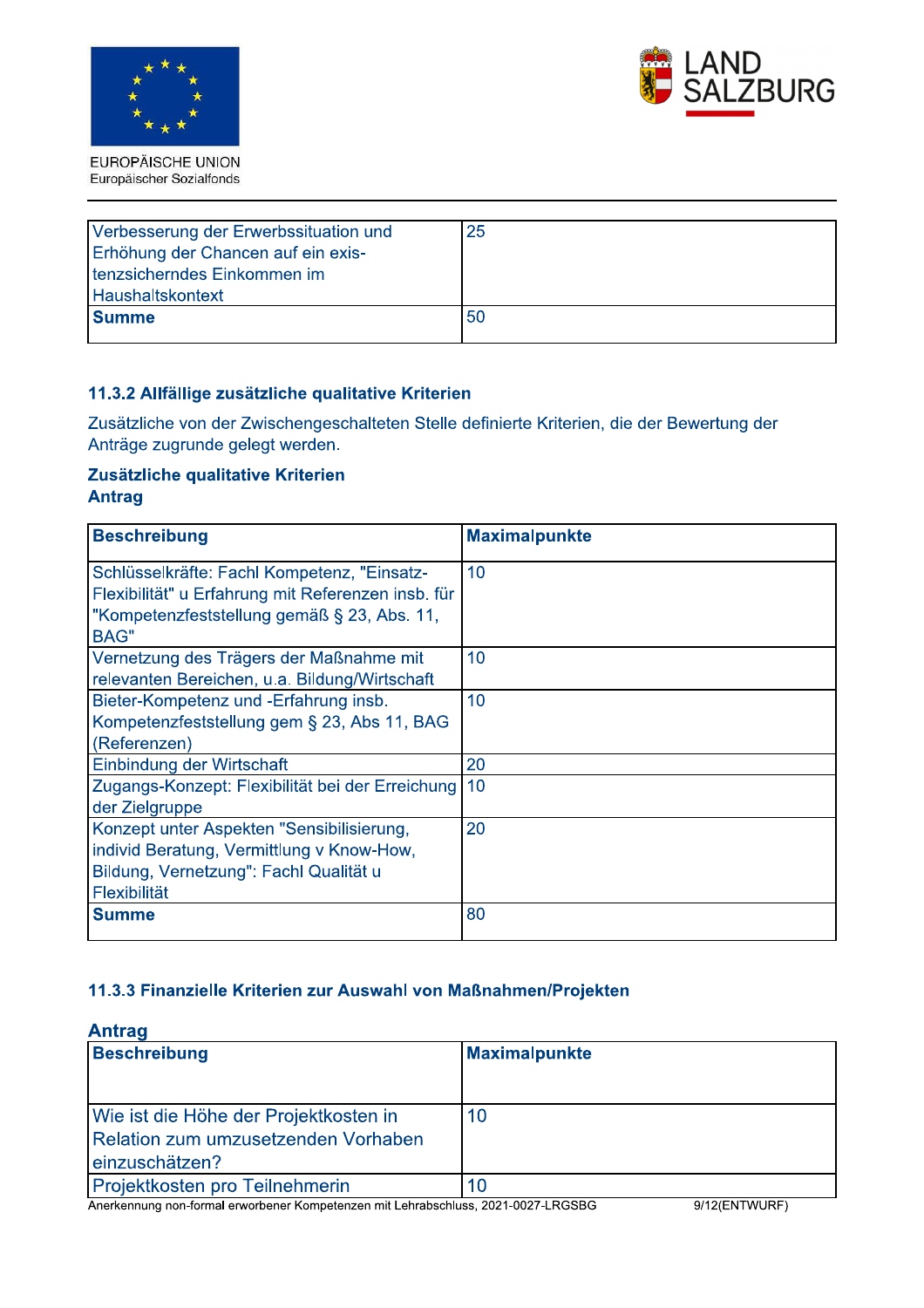



| l e<br>anne i<br>. . |  |
|----------------------|--|
|                      |  |

### 11.4 Auswahlverfahren

### **Beschreibung des Auswahlverfahrens:**

m Interessenkonflikte auszuschließen findet das Auswahlverfahren durch eine Begutachtungskommission statt, der MitarbeterInnen der Sozialpartner und der Maßnahmenpartner (AMS, SMS) sowie der Sozialabteilung des Amtes der Salzburger Landesregierung angehören. Organi-sationen, welche durch eine/n Vertreter/in in die Callerstellung und Begutachtung eingebunden sind, dürfen keine Vorhaben einreichen.

| Beschreibung                        | Mindestpunkteanzahl für Antrag |
|-------------------------------------|--------------------------------|
| <b>Qualitative Kriterien It. OP</b> | 40                             |
| Zusätzliche qualitative Kriterien   | 60                             |
| <b>Finanzielle Kriterien</b>        | 10                             |

Es wird an dieser Stelle darauf hingewiesen, dass nur vollständig eingereichte Unterlagen einer Bewertung unterzogen werden können.

Zur Vermeidung von Doppelförderungen und zur Betrugsbekämpfung werden die für die Förderung zuständigen Verwaltungsstellen die für die Beurteilung des Vorliegens der Förderungsvoraussetzungen erforderlichen personenbezogenen Daten über die vom Antragsteller / von der Antragstellerin selbst erteilten Auskünfte hinaus auch durch Rückfragen bei den in Betracht kommenden anderen Organen des Bundes und der Länder oder bei Dritten erheben.

# 12. Zeitplan

| <b>Zeitplan</b>                     | <b>Datum</b>                               |
|-------------------------------------|--------------------------------------------|
| Veröffentlichung auf der Homepage   | 16.06.2021                                 |
| Anfangstermin Einreichphase Anträge | 16.06.2021                                 |
| Schlusstermin Einreichphase Anträge | 12.07.2021                                 |
| Datum der Entscheidung              | 14.8.2021 Alle rechtzeitig eingelangten    |
|                                     | Anträge werden in den Bewertungsprozess    |
|                                     | aufgenommen, sofern die Formalkriterien    |
|                                     | erfüllt sind. Das eingereichte inhaltliche |
|                                     | Konzept sollte die maximale Seitenanzahl   |
|                                     | von 25 Seiten nicht überschreiten (ohne    |
|                                     | Anhänge). Ergänzend dazu soll das          |
|                                     | Konzept in einer Power-Point-Präsentation  |

Anerkennung non-formal erworbener Kompetenzen mit Lehrabschluss, 2021-0027-LRGSBG

10/12(ENTWURF)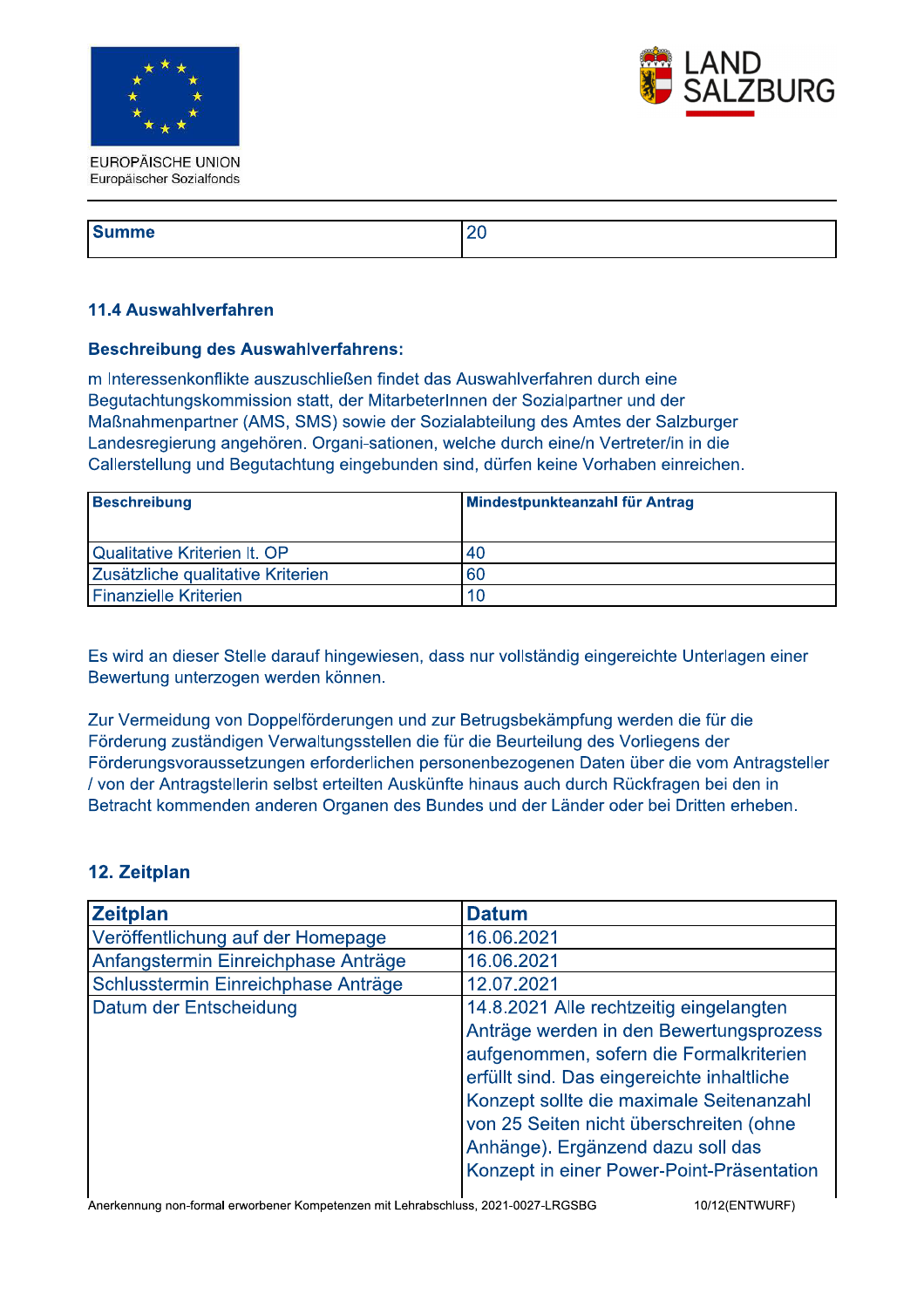



EUROPÄISCHE UNION Europäischer Sozialfonds

|                            | mit max. 12 Folien überblickshaft<br>beschrieben werden: Projektträger samt 3<br>Referenzen, Beschäftigungskonzept/ablauf,<br><b>Standort, Akquisition, Personal</b><br>(Name/Qualifikation/Berufserfahrung), Ziele,<br>Plan-Erfolg, Kosten/Finanzierung. Die PPP<br>soll keine Wiederholung des Callpapers<br>beinhalten ! Die Einreichungen werden in<br>der Arbeitsgruppe "Armutsbekämpfung und<br>Soziale Eingliederung" als<br>Bewertungskommission beraten und gereiht<br>anschließend LH Dr. Haslauer, zuständig<br>für die ESF Umsetzung in Salzburg, zur<br>Entscheidung vorgelegt. In der<br>Bewertungskommission nimmt jedes<br>Jurymitglied eine inhaltliche Bewertung auf<br>Grundlage vorgegebener Auswahlkriterien<br>vor. |
|----------------------------|-------------------------------------------------------------------------------------------------------------------------------------------------------------------------------------------------------------------------------------------------------------------------------------------------------------------------------------------------------------------------------------------------------------------------------------------------------------------------------------------------------------------------------------------------------------------------------------------------------------------------------------------------------------------------------------------------------------------------------------------|
| Ausfertigung des Vertrages | geplant 31.08.2021 (spätestens aber<br>31.12.2021)                                                                                                                                                                                                                                                                                                                                                                                                                                                                                                                                                                                                                                                                                        |
| Frühester Förderbeginn     | 01.09.2021                                                                                                                                                                                                                                                                                                                                                                                                                                                                                                                                                                                                                                                                                                                                |
| Spätestes Förderende       | 31.03.2023                                                                                                                                                                                                                                                                                                                                                                                                                                                                                                                                                                                                                                                                                                                                |

Eine Fristverkürzung bzw. eine vorzeitige Call-Schließung ist nur bei offenen Calls erlaubt. Eine Fristverlängerung ist unter Angabe von Gründen für alle Call-Arten möglich.

# 13. Ansprechperson

# **Inhaltliche Ansprechperson**

Name: Fragen ausschließlich per Mail an Mag. Peter Tischler

Organisationseinheit: Amt der Salzburger Landesregierung, Referat für Soziale Eingliederung und Absicherung, in der Funktion einer Zwischengeschalteten Stelle des **ESF** 

E-Mail Adresse: peter.tischler@salzburg.gv.at

# 14. Beihilfenrecht

Eine beihilfenrechtlichen Prüfung hat stattgefunden und Folgendes ergeben:

| <b>Ergebnis der Prüfung der</b> | Erklärung |
|---------------------------------|-----------|
|                                 |           |